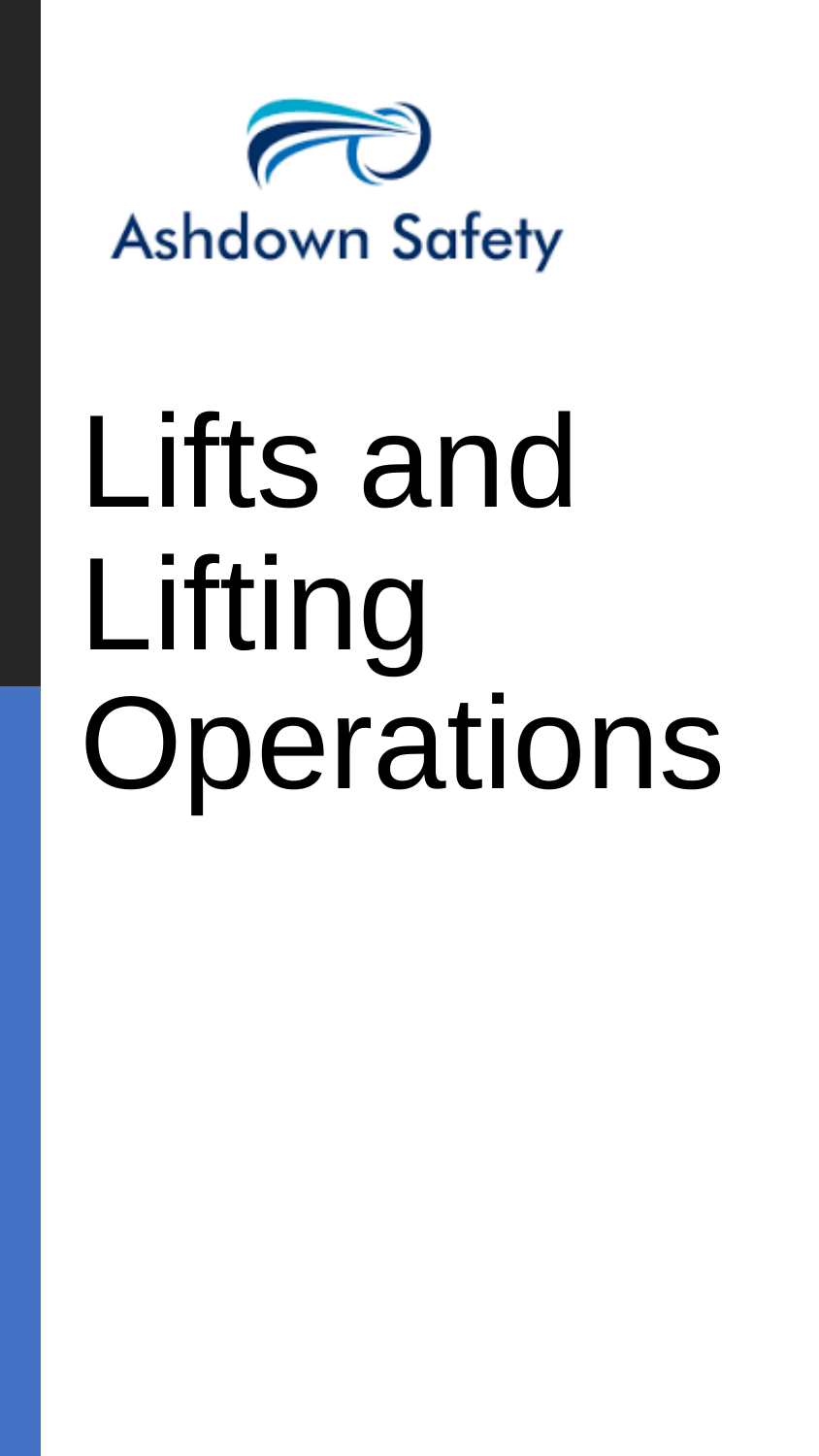The Lifting Operations and Lifting Equipment Regulations 1998 (LOLER) cover a wide range of equipment including cranes, vehicle inspection hoists, lifts, hoists, high lift pallet trucks, fork-lift trucks, mobile elevating work platforms, patient hoists, lorry mounted cranes and. This also includes lifting accessories (sometimes called lifting tackle) such as pulleys, slings, chains, hooks, and eyebolts etc.

Lifting equipment includes any equipment used at work for lifting or lowering loads (whether that is goods or people) including attachments used for anchoring, fixing or supporting it.

#### **Lifting-equipment hazards**

- Falling loads
- Trapping in wheels, pulleys etc
- Falling out of lifting areas and equipment or from openings
- Crushing
- slipping loads or equipment due to water, oil, ice, dust, etc
- Falling loads due to incorrect slinging
- Collision with goods or traffic, person.
- Electric shock from defective or unsafe wiring or contact with overhead power lines
- Collapse due to a mechanical defect or from use on uneven or soft surfaces (jacks, hoists, skip loaders etc)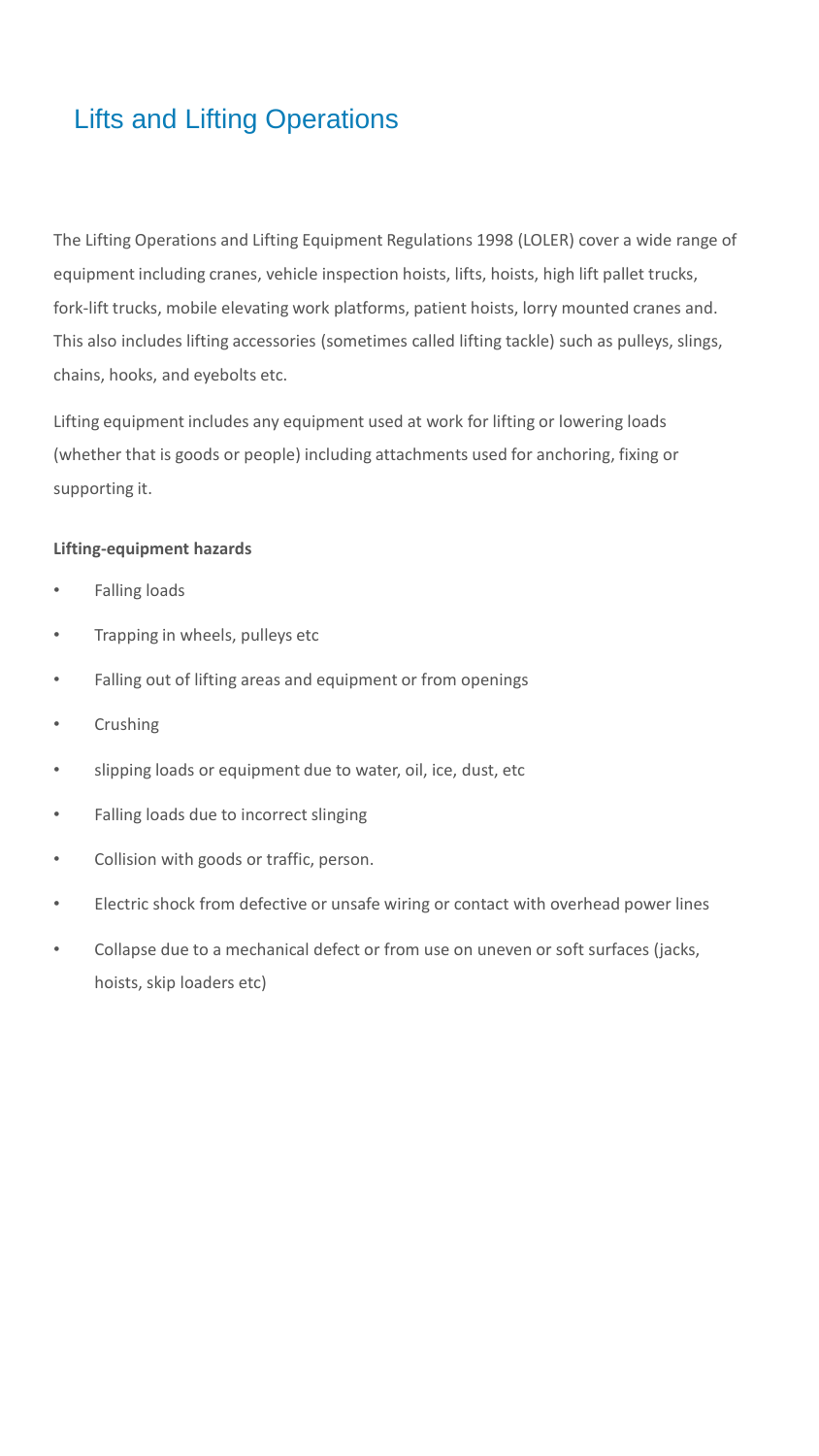#### **Recommendations to employers**

- Lifting equipment must not be used to move loads heavier than the SWL.
- Lifting equipment must only be used by people who have been suitably trained.
- Where equipment is used ensure it is marked accordingly, it should be safe for such a purpose; ie equipment should be specifically designed for lifting people and all necessary precautions have been taken to eliminate or reduce risk.
- Determine an inspection frequency for lifting equipment, which complies with the legal requirements.
- Risk assessments must be prepared for all lifting operations and all lifting equipment must be marked with its safe working load (SWL).
- Record examination and supplementary inspection findings.
- Ensure that user checks are undertaken before use and routine maintenance is conducted.
- Take to ensure defective equipment is taken out of use and action to rectify any defects in equipment.
- Never allow employees to stand under a suspended load.
- Store all lifting equipment and facilities correctly and securely.
- Ensure all lifting are carried out in a safe manner activities are properly planned, supervised and that employees have received the necessary information, instruction and training for the work and equipment used.
- Appoint a competent person (normally an engineering insurance inspection company) to test and examine lifting equipment before first use and on a periodic basis in accordance with a planned inspection frequency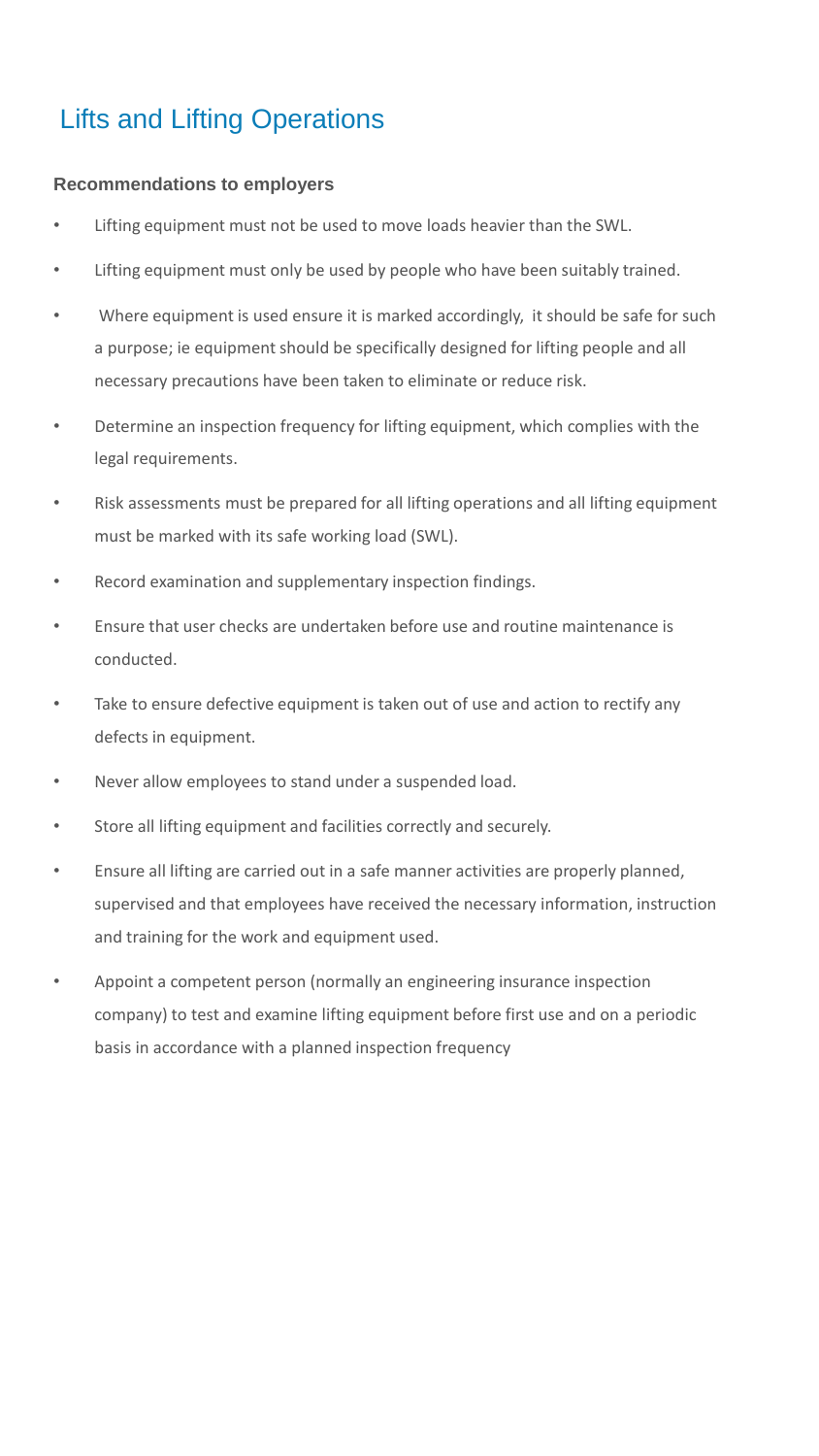#### **Legal duties**

- The Lifting Operations and Lifting Equipment Regulations 1998 (LOLER): specifically the selection, use and operation of lifting equipment.
- The Provision and Use of Work Equipment Regulations 1998 (PUWER): apply to all work equipment including that used for lifting.
- The Management of Health and Safety at Work Regulations 1999 (MHSWR): impose duties to carry out risk assessments.
- Section 2 of The Health and Safety at Work etc Act 1974 (HSWA): requires all employers to ensure, as far as is reasonably practicable, the health, safety and welfare of all their employees.
- Section 3 of The Health and Safety at Work etc Act 1974 (HSWA): requires all employers to ensure, as far as is reasonably practicable, the health, safety of those who are not employees but may be affected by the employers work activity.
- The Personal Protective Equipment at Work Regulations 1992 relates to personal protective equipment required to be used to avoid risks.

#### **Did you know?**

• LOLER applies to new equipment or second-hand, leased or that belonging to employees and is used for the employer's work.